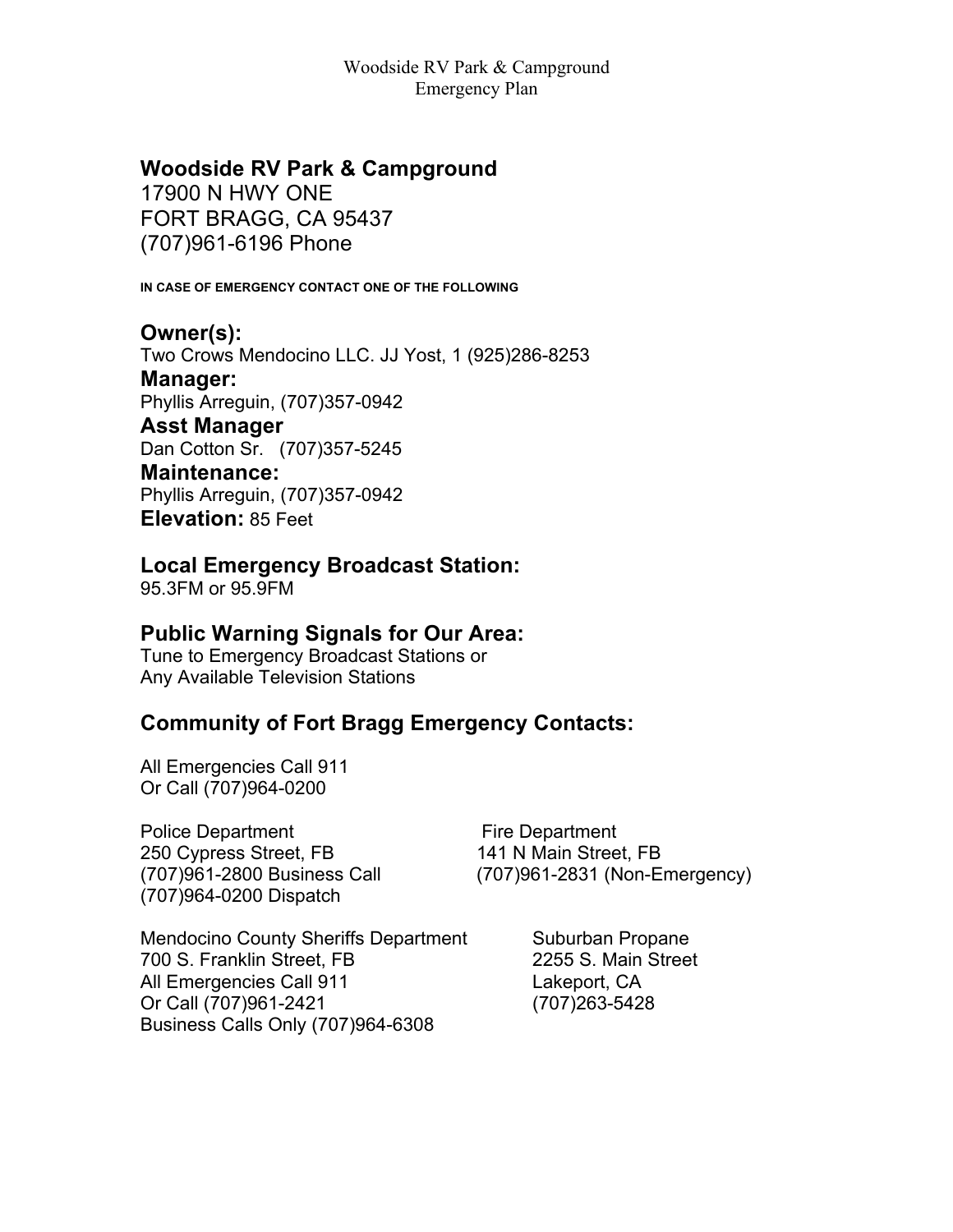American Red Cross **Poison Control** Santa Rosa, CA 95437 (800)876-4766 (707)577-7600 TDD (800)972-3323

5297 Aero Drive 24 Hour Emergency Hotline

**Additional California State Emergency Agencies and Resource information is available at the end of this plan.**



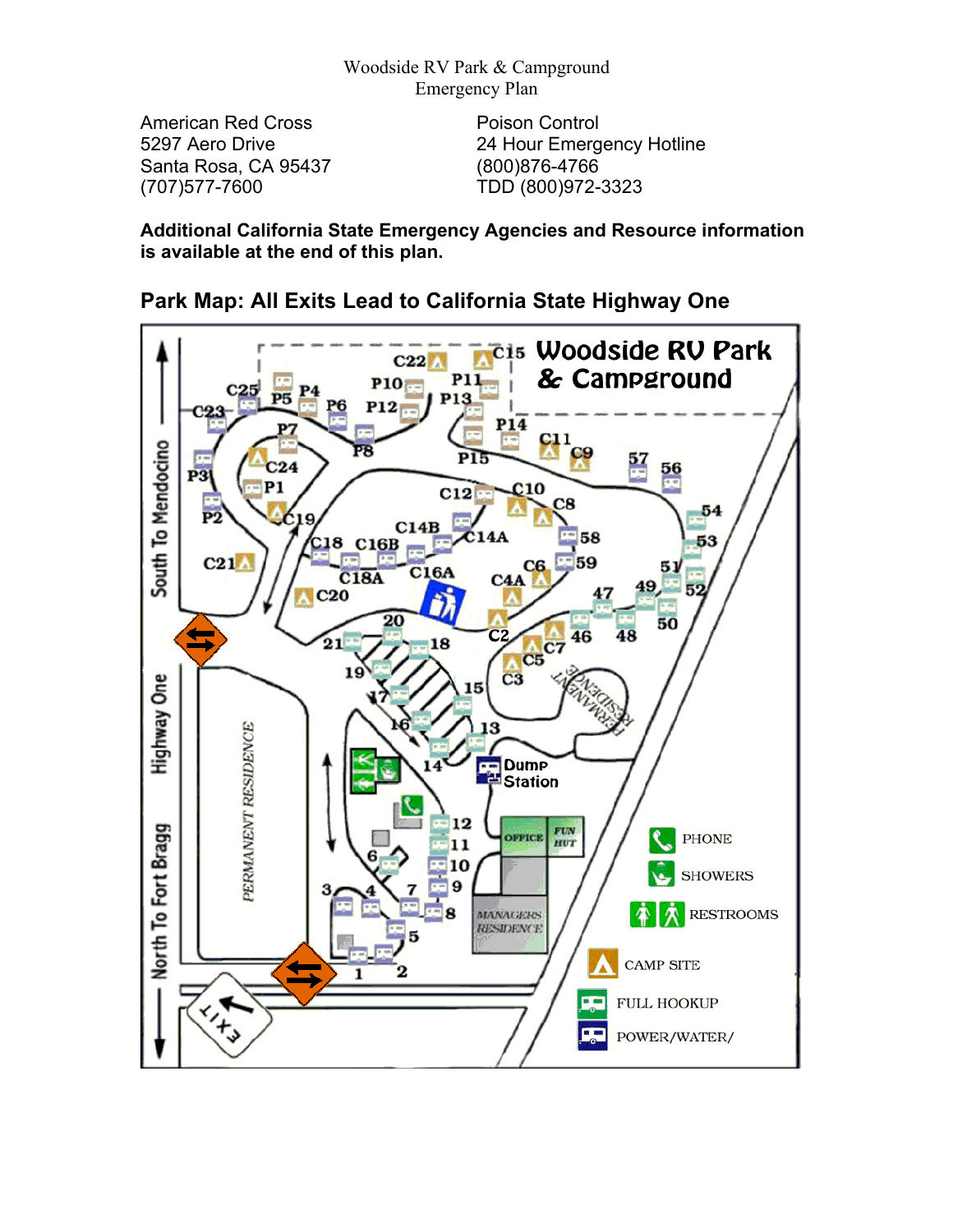### **Most Common or Most Possible Disasters in our Area:**

Earthquake, Tsunami, Fire

## **Disaster Preparedness Emergency Plan**

The next time disaster strikes, you may not have much time to act. Prepare now for a sudden emergency. Knowing what to do in an emergency is your best protection and your responsibility. Learn how to protect yourself and your family by planning ahead. To obtain more information, you may want to contact your local emergency management agency or civil defense office and the local American Red Cross chapter - be prepared to take notes.

You will need to gather the following information:

- Find out which disasters are most likely to occur in your area.
- Ask how to prepare for each disaster.
- Ask how you would be warned of an emergency.
- Learn about your community's warning signals: what they sound like and what you should do when you hear them.
- Learn your community's main evacuation routes.
- If needed, ask about special assistance for the elderly or disabled persons.
- Ask about animal care during and after an emergency. Animals may not be allowed inside emergency shelters due to health regulations.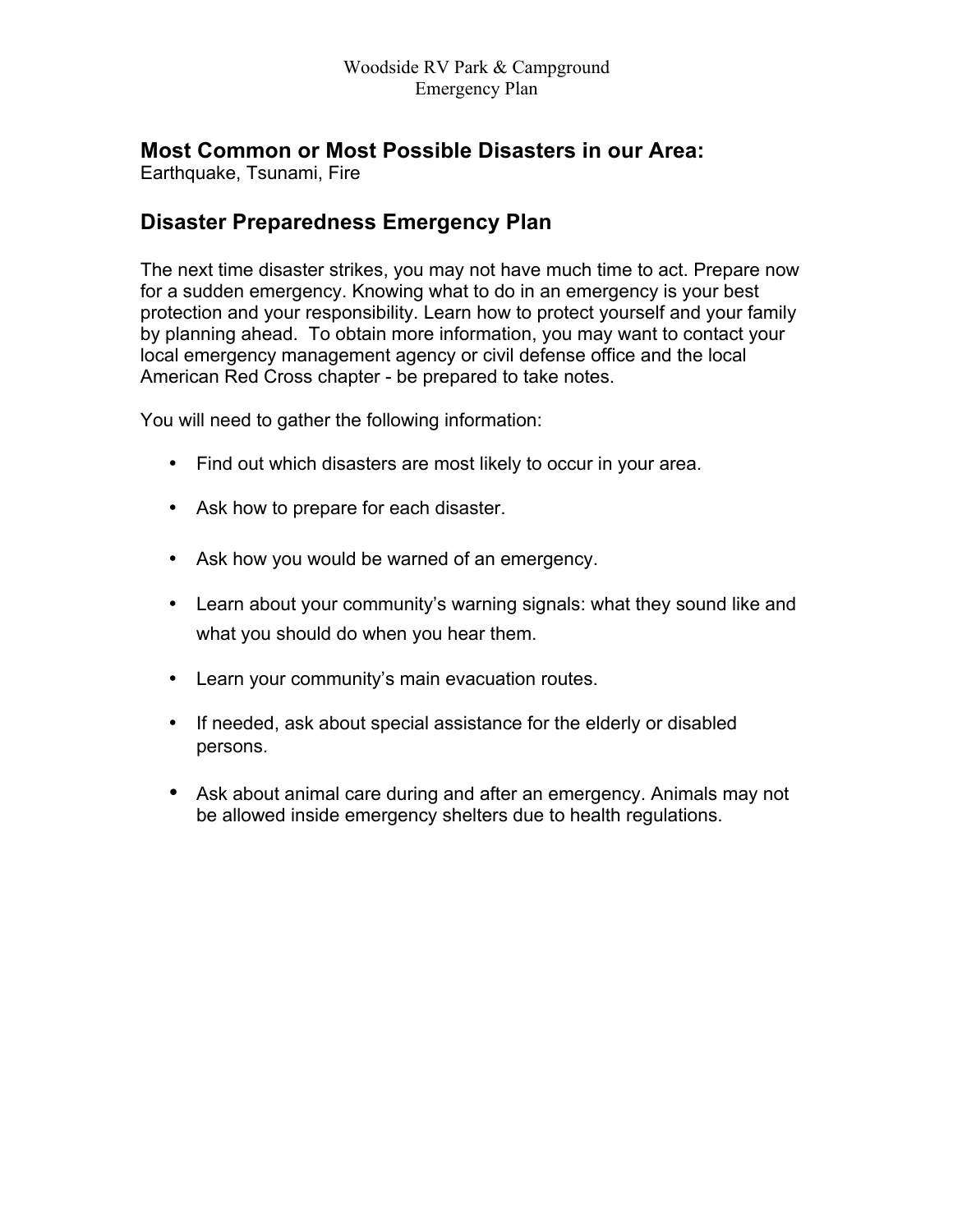### **Checklist of Emergency Procedures**

Meet with your family and discuss why you need to prepare for disasters. Explain the dangers of fire, severe weather and earthquakes to children, the elderly, and individuals that may need special assistance. Plan to share responsibilities and work together as a team. The following may be used in creating your own Emergency Response Plan:

- Draw a floor plan of your residence and mark two escape routes from each room.
- Install safety features in your home, such as smoke detectors and fire extinguishers.
- Discuss what to do in an evacuation.
- Find the safe spots in your home for each type of disaster.
- Post emergency telephone numbers near the telephone.
- Instruct household members to turn on a battery powered radio for emergency information.
- Pick one out-of-state and one local friend or relative for family members to call if separated by disaster (it is often easier to call out-of-state than within the affected area).
- Teach children how and when to call 9-1-1 and a long distance contact person.
- Pick two meeting places: 1) a place near your home in case of fire; 2) a place outside your neighborhood in case you cannot return home after a disaster.
- Keep family records in a water and fire-proof container.
- Locate the main electric fuse box, water service main, and natural gas main shut off valve to your mobile home. Learn how and when to turn these utilities off. Teach all responsible family members. Keep necessary tools near gas and water shut-off valves. Turn off the utilities only if you suspect the lines are damaged or if you are instructed to do so. **If you turn the gas off, you will need a professional to turn it back on.**
- Take a basic first aid and CPR class.
- Prepare a disaster supply kit.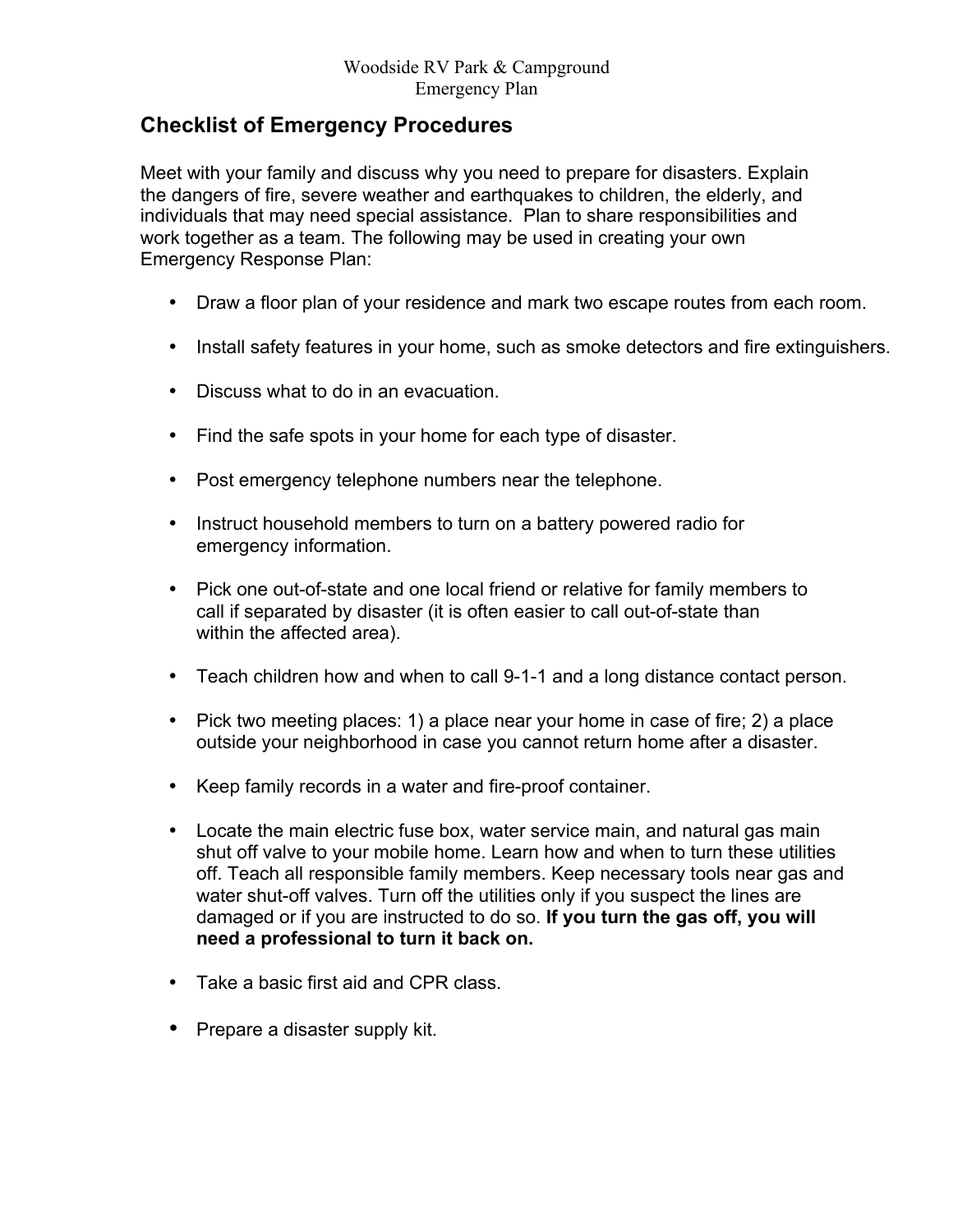### **If Disaster Strikes**

- Remain calm and patient. Put your plan into action.
- Check for injuries; give first aid and get help for seriously injured.
- Listen to your battery powered radio for news and instructions.
- Evacuate if advised to do so. Wear appropriate clothing and sturdy shoes.
- Check for damage to your home use a flashlight only. **Do not light matches or turn on electrical switches,** if you suspect damage.
- Check for fires, fire hazards and other household hazards.
- If you are remaining in your home, sniff for gas leaks, starting at the hot water heater. If you smell gas or suspect a leak, turn off the main gas valve, open windows, and get everyone outside quickly.
- Shut off any other damaged utilities.
- Clean up spilled medicines, bleaches, gasoline and any other flammable liquid immediately.

#### **Remember to:**

- Remember to confine or secure your pets.
- Call your family contact **do not use the telephone again unless it is a life threatening emergency.**
- Check on your neighbors, especially elderly or disabled persons.
- Make sure you have an adequate water supply in case service is shut off.
- Stay away from downed power lines.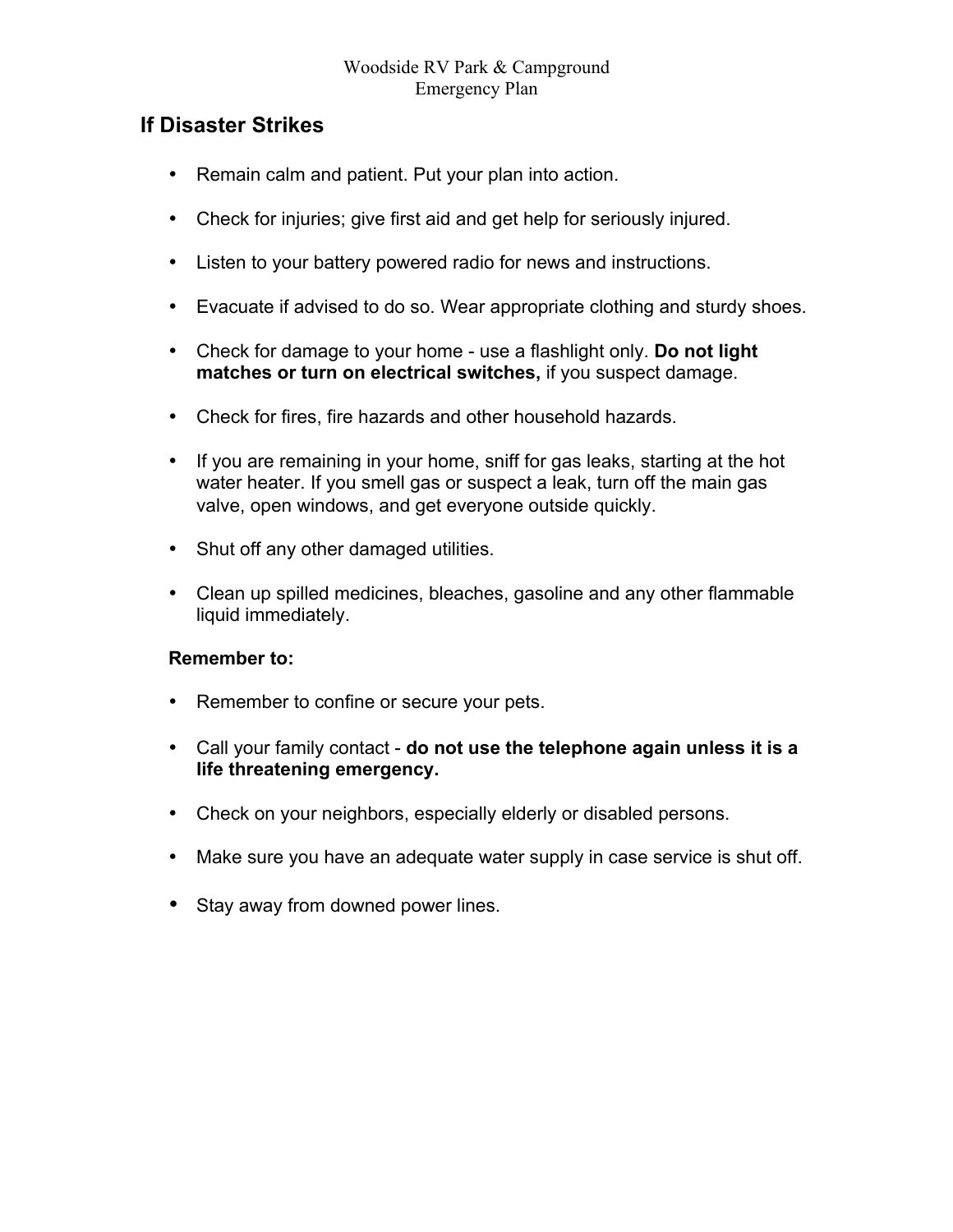# **Earthquake**

Prior to any earthquake, each resident should preplan and practice steps they will take in the event of an earthquake. Manufactured home owners/residents need to know the physical location of piers/supports under their homes. During a severe earthquake, manufactured homes have been known to drop off their supports and these supports may come through the floor causing physical damage above. In order to avoid injury, residents must know the location of the supports and where safe areas are located within their manufactured homes.

Be sure your manufactured home is installed in accordance with the manufacturer's instructions and all applicable state regulations and requirements.

- Indoors: take cover under any sturdy piece of furniture or doorway or get up on a bed or couch that is against a wall.
- Stay away from windows or ceiling objects such as lighting fixtures.
- **Do not light matches** or candles.
- **Do not turn on electrical** equipment of any kind.
- Use only **battery operated** flash lights and radios.
- Outdoors: find an open area and remain there until the earthquake stops.
- Stay away from power poles and electrical lines, tall buildings, bridges, brick or block walls, underpasses and trees.
- Listen to a self contained (battery operated) radio for emergency instructions.
- Confine and secure all pets so they will not hamper emergency service employees in the performance of their duties.
- After shocks may occur, so be prepared.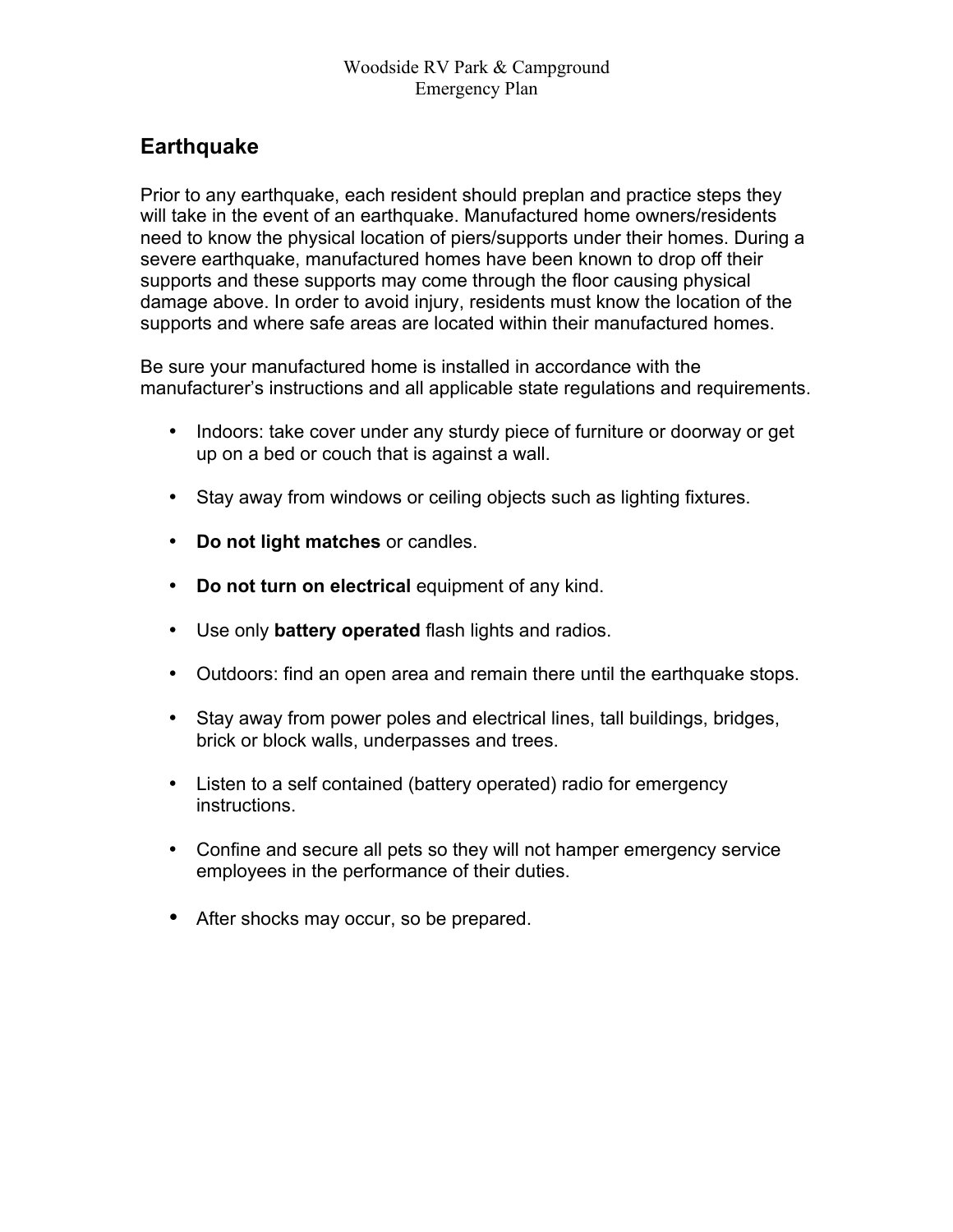## **Fire Safety**

Fire spreads quickly and the entire structure may rapidly become engulfed in flames. There are steps you can take to minimize the dangers associated with fires and improve your families chances of survival should a fire erupt in your manufactured home.

- Be sure you have properly operating smoke detectors and fire extinguishers. If one or more of your smoke detectors are battery operated, replace the batteries annually or more often if necessary. An easy to remember schedule is to change your batteries to coincide with daylight savings time.
- Plan, with the whole family, at least two escape routes from your manufactured home.
- Practice fire drills regularly, using a smoke detector as a signal to start the drill. Follow your escape plan.
- Be sure your heating and electrical systems are properly maintained and in good working order. Change the heating filters as recommended by the heater manufacturer.
- Carefully follow the instructions on all appliances and heating units, taking special care not to overload your electrical system.
- Be especially careful when displaying your holiday decorations.
- Keep matches, lighters, and candles away from small children. Children tend to be curious about fire and tend to hide when frightened. Fire drills are most important for children between the ages of 2 and 12 years old.
- Insure your personal property. Shop around for a company that best meets your needs for renter's or home owner's insurance.
- Store important documents, such as birth certificates, marriage licenses, social security cards, and insurance papers, in a fire-proof box or in the refrigerator, or rent a safety deposit box at your local bank.
- Make an itemized list of your personal property, including furniture, clothing, appliances, and other valuables. If available, make a video tape of your home and your possessions. Keep the list and/or tape up-to-date and store them along with the other important documents.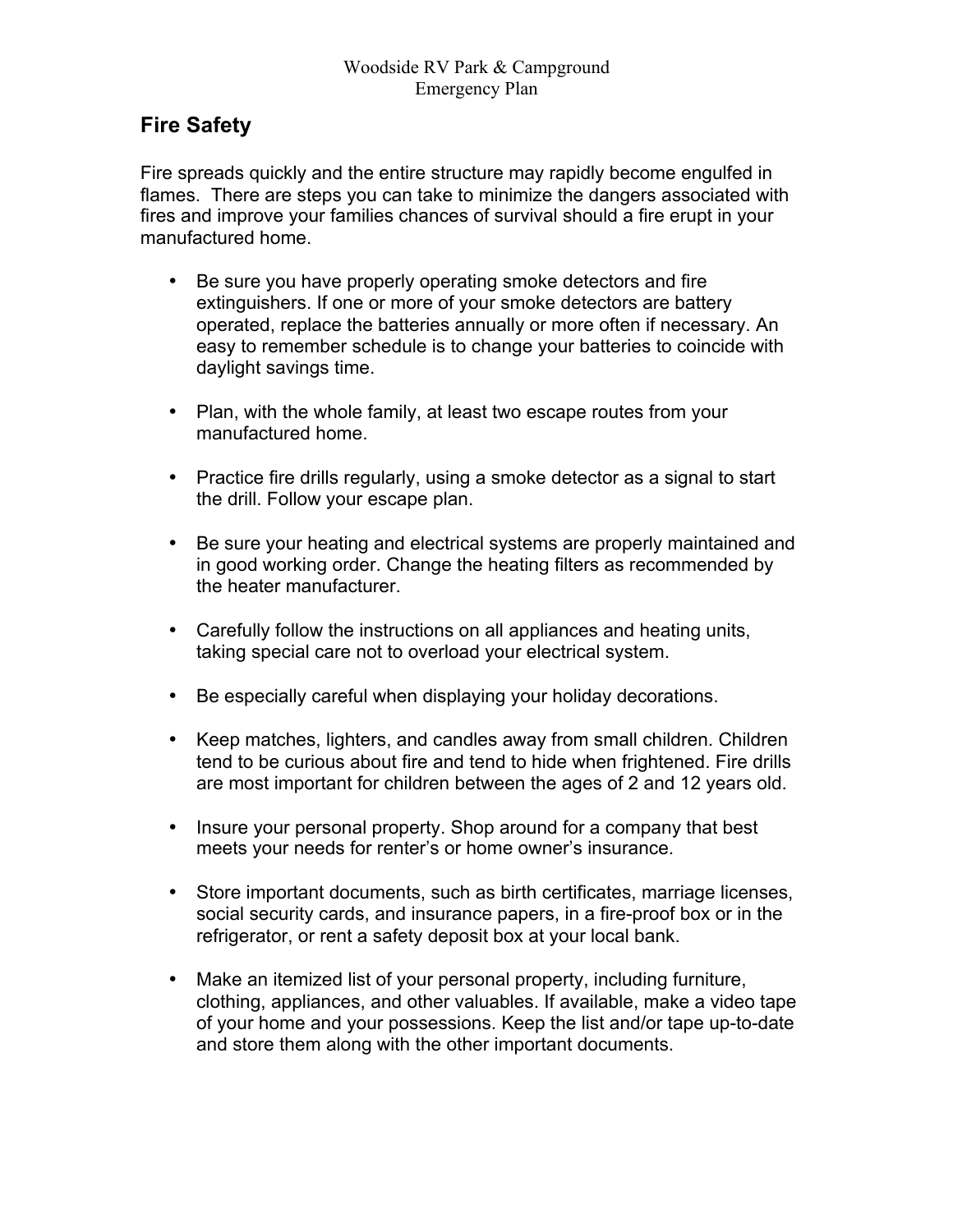### **In Case of Fire**

- Immediately assess the problem (where, extent involved, to assist you in exiting away from the fire source)
- Know how to use a fire extinguisher
- Get everyone out of the house **immediately**
- **Without risk to any person,** get pets out of the house
- Call 9-1-1 or the Fire Department then call the park office (from a neighbors phone) and:
	- 1. Give your name, telephone number you are calling from, park address, space number where the fire is, any helpful locational directions.
	- 2. Describe the type/nature of the fire (gas, wood, chemical, electrical).
	- 3. State that the fire is in a manufactured home and report any known injuries.
	- 4. Turn off the gas and electricity at the home(s) affected.
	- 5. Tell all residents near the fire source to stand ready with water hoses to wet down their homes or adjacent building(s) in case of traveling sparks.
	- 6. Make sure all occupants have left the affected home and **immediately**  let the fire department personnel know if any disabled person(s) or anyone not accounted for and may still be in the residence.
	- 7. **Never go back into a burning home.**
	- 8. If smoky conditions are present, remember that smoke rises and stay as close to the floor as possible. Before exiting through a door, feel the bottom of the door with the palm of your hand. If it is **hot**, find another way out. **Never open a door that is hot to the touch.**
	- 9. Should your clothing catch fire: **first \*cover your face and mouth\*, drop…then roll. Never run.** If a rug or blanket is handy, roll yourself up in it until the fire is out.
	- 10.If trapped on an upper floor, hang something out of a window to signal rescuers.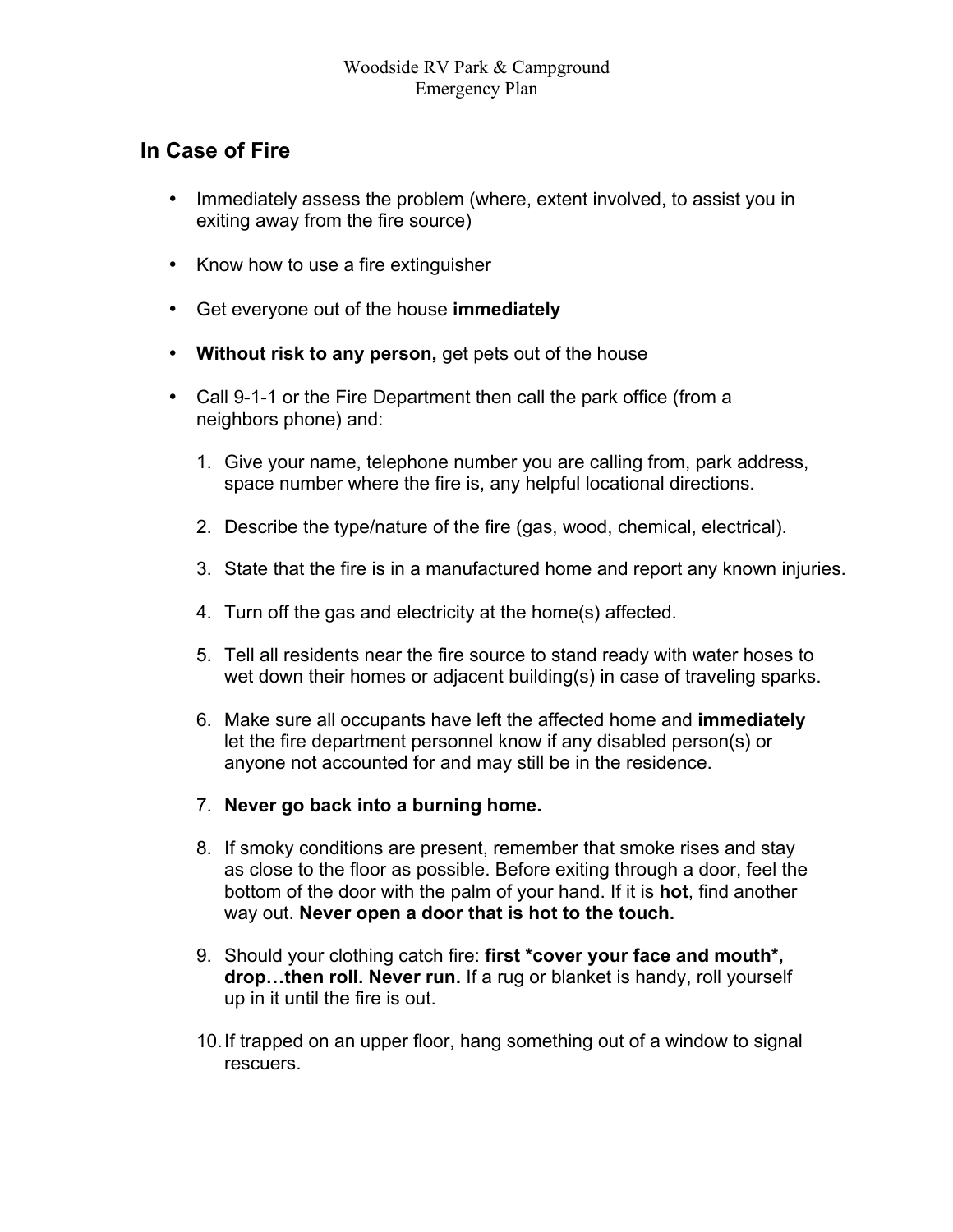### **Floods**

Flood *Watch* means that there is the possibility of flooding.

Flood *Warning* means that flooding has begun or is imminent.

## **Before a flood:**

- Know the elevation of your property in relation to nearby streams, rivers, and lakes.
- Have several escape routes planned.
- The National Weather Service continuously broadcasts updated weather conditions, warnings and forecasts on National Oceanic Atmospheric Administration (NOAA) weather radios. A NOAA radio may be purchased at radio or electronic stores. Local broadcast stations transmit Emergency Alert System messages which may be heard on standard radios.
- When rising water threatens, move everything possible to higher ground.
- If flooding is imminent and time permits, turn off main electrical switch.
- Disconnect all electrical appliances. Cover outlets with tape.
- Prepare and maintain your Family Disaster Supplies Kit.
- Most standard residential insurance policies do not cover flood loss.
- In flood-prone areas, the National Flood Insurance Program makes flood insurance available for manufactured homes on foundations. See your insurance broker for details.
- Secure your Liquefied Petroleum Gas Containers. One option is to secure the tanks with stainless steel straps that connect to auger anchors in the ground.
- Strap and secure your hot water heater.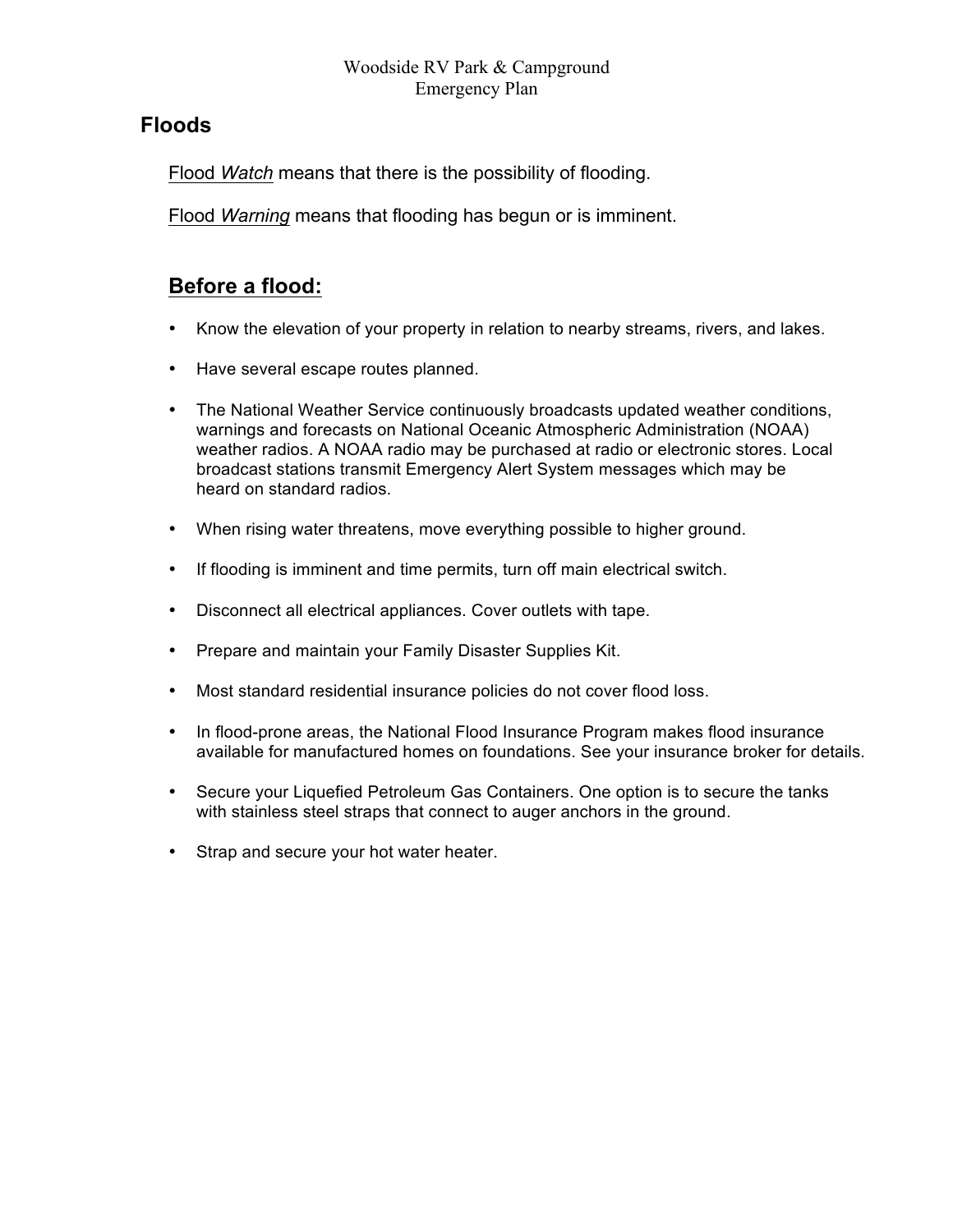## **During a flood:**

- Take all flood warnings seriously. **Do not wait.** Get to higher ground **immediately** as flood waters often rise faster than expected.
- If time permits, take all important papers, photographs, medicines, and eye-glasses.
- If one escape route is not passable do not waste any time try another route or back track to higher ground.
- Use travel routes specified by local officials. **Never** drive through flooded roadways. **Do not** bypass or go around barricades.
- Wear life preservers if possible. Wear appropriate clothing and **sturdy shoes**.
- Avoid any contact with flood water. Flood water may be contaminated and pose health problems. If cuts or wounds come in contact with flood waters, clean the wound as thoroughly as possible.
- Take your Family Disaster Supplies Kit with you.
- Lock your home before leaving.
- When you reach a safe place, call your pre-determined family contact person.

#### **After a flood:**

- Return home **only** after authorities say the danger of more flooding is over.
- Do not drink tap water unless it is declared safe. Boil water if unsure.
- If fresh food has come in contact with flood waters, **throw it out.**
- Do not turn on main electrical switch. First have the electrical system checked by a professional.
- A flood can cause emotional and physical stress. You need to look after yourself and your family as you focus on cleanup and repair.
- Rest often and eat well. Keep a realistic and manageable schedule.
- Make a list and do jobs one at a time.
- Contact the American Red Cross and get a copy of the book *Repairing Your Flooded Home.* The book will tell you how to safely return to your home and begin the recovery process.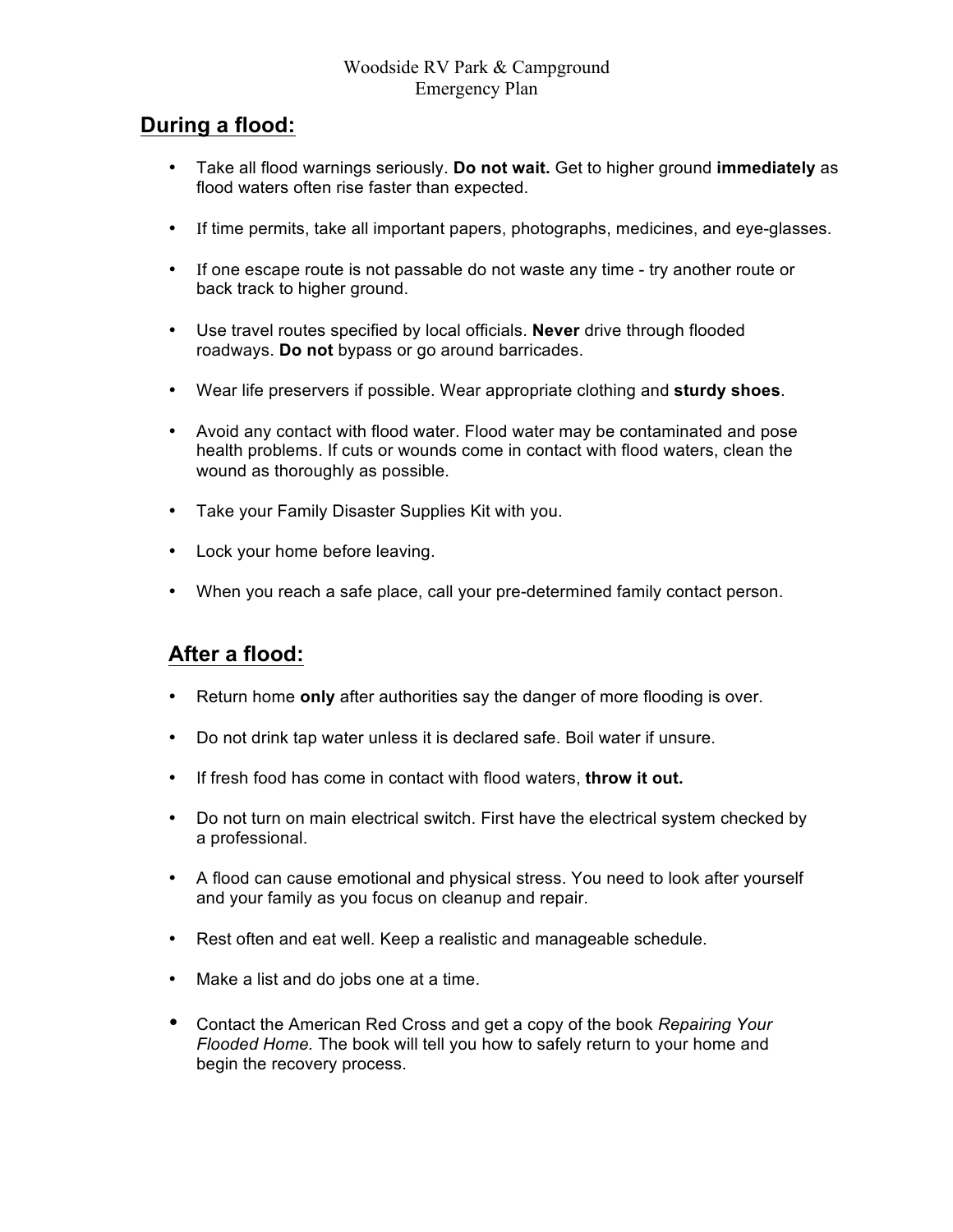# **Tornado**

Although tornados are not a common occurrence in California, they have been reported.

- Pay close attention to weather reports. Know the difference between a watch (when conditions are ripe for a severe weather event) and a warning (when a severe weather event is occurring or is imminent).
- Plan where to go during severe weather for instance, the community club house, or a relative's basement.
- When a tornado warning has been issued, **leave your manufactured home immediately.** Go to your pre-determined safe place or lie down in a low area with your hands covering the back of your head and neck.
- Be sure to keep a transistor radio with working and extra batteries handy.
- Keep your Family Disaster Supplies Kit near an exit door.

# **First Aid**

- Information on first aid can be found in your local phone book or by contacting the American Red Cross.
- Utilize known persons who are medically trained (such as doctors, nurses, or people medically trained in CPR and first aid) to assist in administering first aid to those injured.
- If the injured individual(s) are in imminent danger they should carefully be moved to a safe location to administer first aid.
- In the case where injuries are severe and movement could cause further injuries, **do not move** the injured. Make the injured person(s) as comfortable as possible and wait for emergency personnel.
- Before emergencies, prepare a first aid kit. Have the kit in an easy to locate place. Make sure all family members know the location of the kit.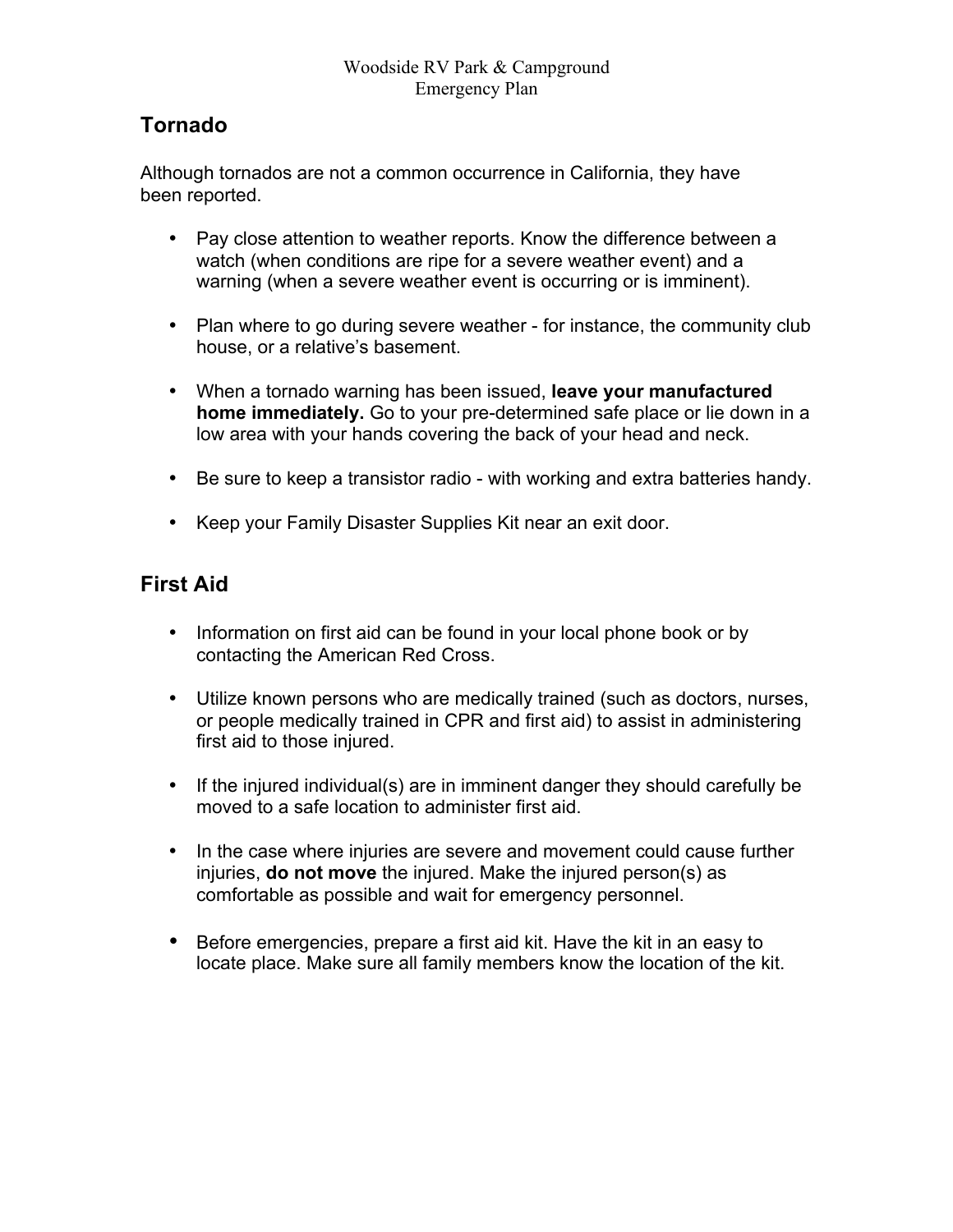## **Sample First Aid Kit:**

- Sterile adhesive bandages in assorted sizes
- 2 and 4-inch sterile gauze pads (4-6 each)
- Hypoallergenic adhesive tape
- Triangle bandages (3)
- 2 and 3-inch sterile roller bandages (3 rolls each)
- Scissors
- Tweezers
- Needle
- Moistened towelettes
- Antiseptic
- Thermometer
- Tongue blades (2)
- Tube of petroleum jelly or other lubricant
- Assorted sizes of safety pins
- Cleansing agent/soap
- Latex gloves (2 pairs)
- Sunscreen
- Aspirin
- Syrup of Ipecac
- Activated charcoal (use only if advised by the Poison Control Center)

Government and Relief Agencies estimate that after a major disaster, it could take up to three days for relief workers to reach some areas. In such cases, a 72 hour disaster supply kit could mean the difference between life and death. In other emergencies, a 72 hour disaster supply kit means the difference between having a miserable experience or one that's like a pleasant family camp out. In the event of an evacuation, you will need to have items in an easy-to-carry container like a backpack or duffle bag.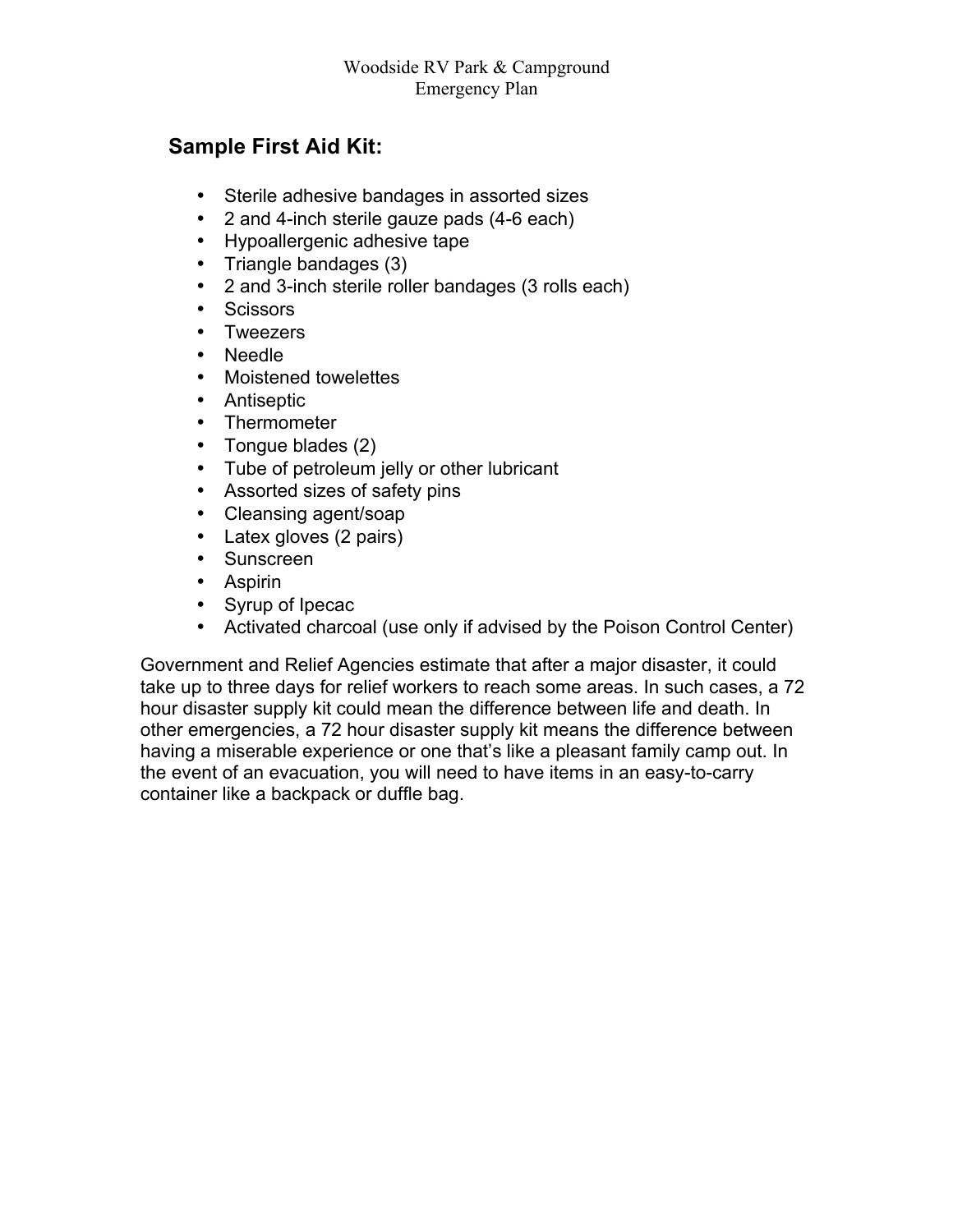## **Family Disaster Supplies Kit**

- 3-5 gallons of water (one gallon of water per person per day)
- Method of water purification
- Food: ready-to-eat canned meats, fruits, and vegetables; canned juices, milk, soup; high energy foods - peanut butter, jelly, crackers, granola bars, trail mix; specialty foods for infants, elderly persons or persons on special diets; comfort/stress foods -cookies, hard candy, sweetened cereals, lollipops, instant coffee, tea bags; vitamins
- Matches in a waterproof container
- Second method of starting a fire
- Tent/shelter
- Wool-blend blankets or sleeping bags (1 per person)
- Emergency reflective blanket
- Lightweight stove and fuel
- Hand and body warm packs
- Rain poncho
- Flashlights with extra batteries, light sticks, lantern with fuel and wicks
- Tools (pliers, hammer, screw drivers, bolt cutters, pocket/utility knife)
- Shovel and hatchet or axe
- Sewing kit
- 50-foot nylon rope
- First aid kit and supplies, including burn gel and dressings
- Bottle of potassium iodide tablets
- Radio, batteries, and extra batteries
- Whistle with neck cord
- Personal sanitation equipment
- Personal comfort kit (include soap, toothbrush, toothpaste, comb, tissue, razor, deodorant), and any other needed items
- Extra Clothing (include at least one complete change of clothing and footwear per person per day) extra socks, underwear, hat, gloves, and sturdy shoes
- Mess kits, paper cups, plates and plastic utensils
- Cash (at least \$20) or traveler's checks, change for phone calls
- Non-electric can opener
- Fire extinguisher: small canister, ABC type
- Important family papers (copies of birth certificates, marriage licenses, wills, insurance forms, phone numbers, credit card information)
- Sun block/sun glasses, hat
- Portable toilet
- Insect repellent
- Tape
- Compass
- Aluminum foil
- Signal flare
- Household chlorine bleach
- Special or prescription medication
- Baby items formula, diapers, bottles, powdered milk, medications, and favorite security items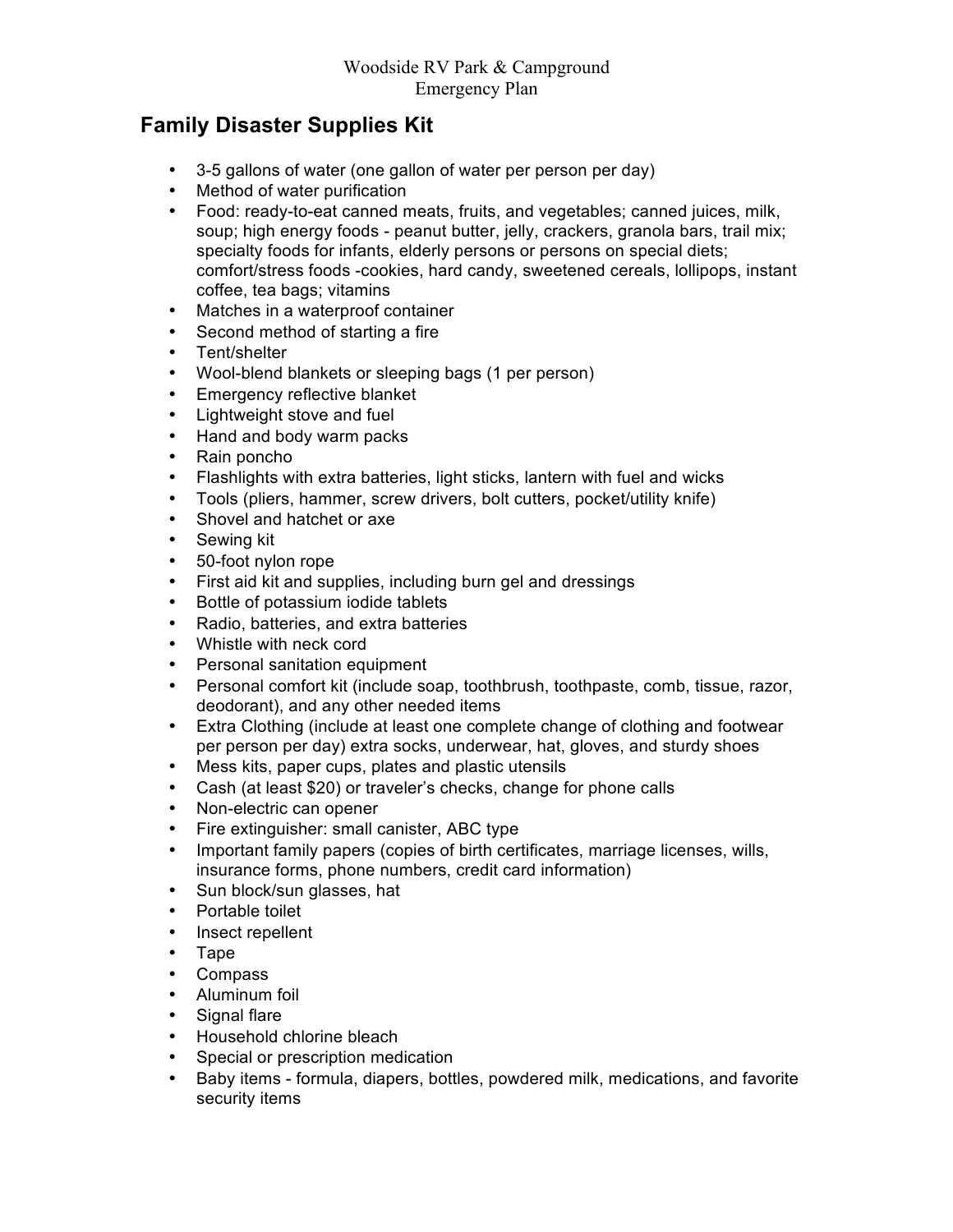- Games, books, toys
- Contact lenses and supplies; a spare set of contacts or glasses if available

You should inspect your kit at least twice a year. Rotate food and water every six months. Check children's clothing for proper fit. Adjust clothing for winter or summer needs. Check expiration dates on batteries, light sticks, warm packs, food and water. Keep a light source stored in the top of your kit for easy access in the dark.

Your kit should be in a portable container located near an exit of your house. A large plastic garbage can with a lid makes an excellent storage container. Make sure you have not overloaded your kit as you may have to carry it long distances to reach safety or shelter. You may want to have a backpack or duffle bag for each family member and divide up the rations in the event that family members are separated during evacuation or the disaster.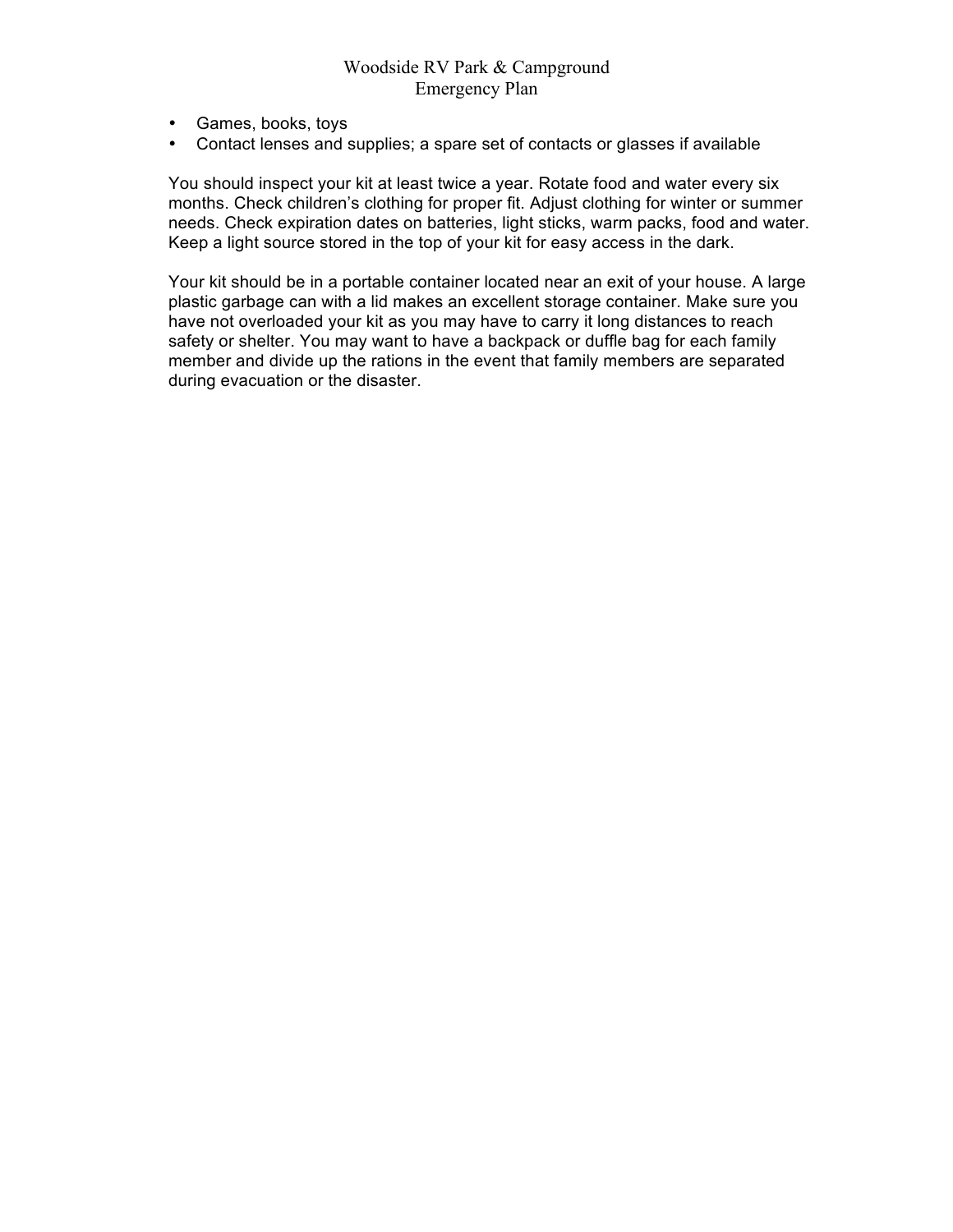#### **Agencies and Resources**

The following is a partial listing of contact agencies that supplied information for this guidance and may be able to provide additional emergency information.

State-Federal Flood Operations Center (800) 952-5530

Office of the State Fire Marshall (916) 445-8200

Department of Water Resources (Flood Forecasting) (800) 952-5530

Department of Housing & Community Development (HCD) Division of Codes and Standards, Manufactured Housing Section (916) 445-3338

> HCD Northern Area Office 9342 Tech Center Dr. Suite 550 Sacramento, CA 95826 (916) 255-2501

HCD Southern Area Office 3737 Main St, Ste 400 Riverside, CA 92501 (951) 782-4420

#### California Emergency Management Agency (Cal EMA)

Counties of San Luis Obispo, Santa Barbara, Ventura, Los Angeles, and Orange (562) 795-2900

Counties of Del Norte, Humboldt, Mendocino, Lake, Sonoma, Napa, Marin, Solano, San Francisco, Contra Costa, San Mateo, Alameda, Santa Cruz, Santa Clara, Monterey, and San Benito (510) 286-0895

Counties of Siskiyou, Modoc, Trinity, Shasta, Lassen, Tehama, Plumas, Glenn, Butte, Sierra, Colusa, Sutter, and Yuba (916) 845-8470

Counties of Nevada, Placer, Yolo, El Dorado, Sacramento, Amador, Calaveras, Alpine, San Joaquin, Stanislaus, and Tuolumne (916) 845-8470

Counties of Merced, Mariposa, Madera, Fresno, Kings, Tulare, and Kern (209) 445-5672 or (916) 845-8470

Counties of Mono, Inyo, San Bernardino, Riverside, San Diego, and Imperial (562) 795-2900